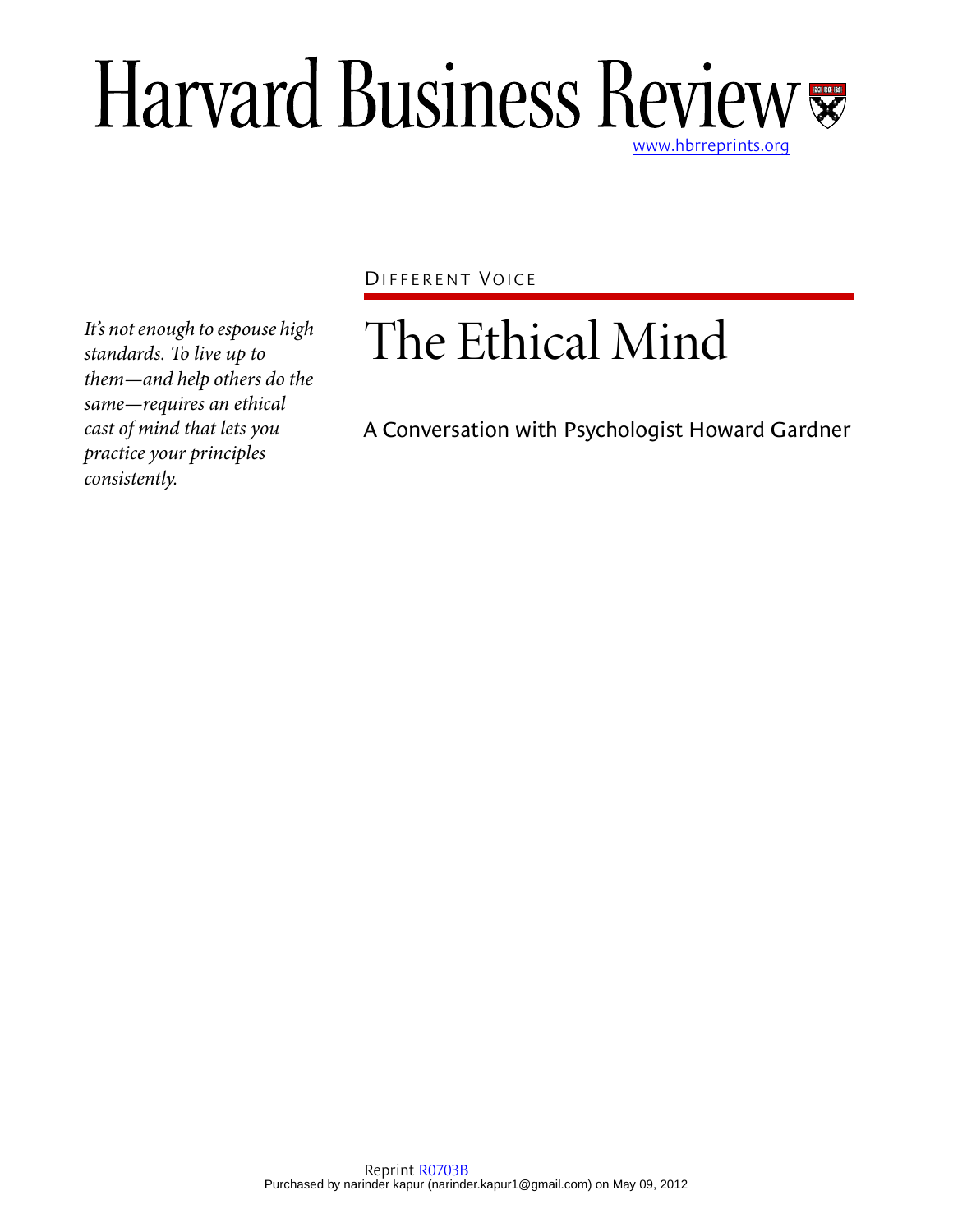*It's not enough to espouse high standards. To live up to them—and help others do the same—requires an ethical cast of mind that lets you practice your principles consistently.*

DIFFERENT VOICE

## The Ethical Mind

### A Conversation with Psychologist Howard Gardner

If you're running a large company, don't expect the public to like you. Soaring executive pay packages, continuing rounds of layoffs, and the memory of ethical failures at firms like Enron, World-Com, and Hewlett-Packard have raised public animosity toward corporate executives as never before. A U.S. Roper poll conducted in 2005 revealed that 72% of respondents believed wrongdoing was widespread in industry. Only 2% felt that leaders of large firms were "very trustworthy" (a drop from 3% in 2004), and the pattern is "not improving," according to Kathy Sheehan, a senior vice president at GFK Roper Consulting in New York. Meanwhile, the public increasingly demands that companies take better care of their employees, communities, and the environment.

It is now, more than ever, incumbent on business leaders to repair relations with customers and employees by stepping up to the ethical plate, says Howard Gardner, the John H. and Elisabeth A. Hobbs Professor of Cognition and Education at the Harvard Graduate School of Education in Cambridge, Massachusetts. Gardner is an influential cognitive and educational psychologist, not an ethicist per se. But as a psychologist, he believes that his first responsibility is to understand how moral and ethical capacities develop, or fail to develop. His reflection on ethical issues has deep underpinnings and a very long reach. In the seminal 1983 book *Frames of Mind,* he put forth his theory that individuals possess not one but multiple varieties of intelligence: linguistic, logical-mathematical, spatial, bodily-kinesthetic, musical, interpersonal, and intrapersonal. The theory, which Gardner continues to refine, has found broad acceptance in the educational community, and teachers around the globe tailor their lessons to the different kinds of intelligence.

Gardner became personally embroiled in ethical issues when he observed how his ideas were being adopted by educators: Some schools and policy makers claimed that certain racial and ethnic groups were lacking specific intelligences. As the founder of the theory, he felt an obligation to denounce such distorted interpretations of his work. Later, when he taught a course at Harvard called "Mind, Brain, and Education," he found himself thinking about ethical dilemmas, such as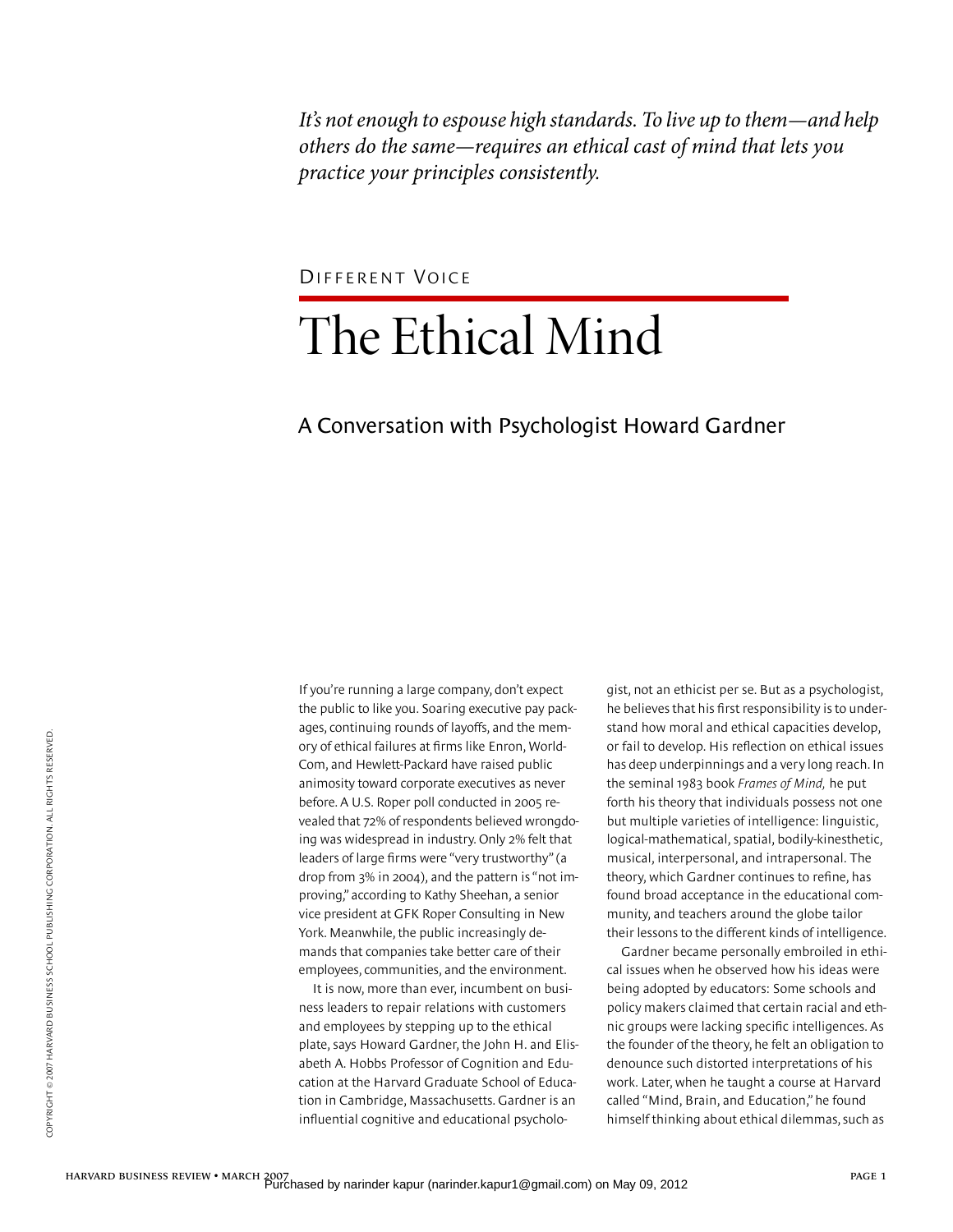those involved in brain and genetic testing and whether it's wise to share troubling test results with parents, particularly when no proven intervention exists.

Gardner's core insights into the ethical mind come from more than a dozen years of studying working professionals. Since 1995, he and teams of investigators at four universities have been researching the ways in which people aspire to do good work—that is, work of high quality that matters to society, enhances the lives of others, and is conducted in an ethical manner. The researchers have also observed firsthand the ways in which good work is eroded by cultural, economic, and technological forces. (For more on this long-term project, go to www.goodworkproject.com.) In his new book, *Five Minds for the Future* (forthcoming from Harvard Business School Press in 2007), Gardner cogitates on what it takes to develop an ethical mind-set. In this edited interview with senior editor Bronwyn Fryer, Gardner offers his thoughts about what managers must do to develop and maintain high standards for themselves and their organizations.

#### **What is an ethical mind?**

In thinking of the mind as a set of cognitive capacities, it helps to distinguish the ethical mind from the other four minds that we particularly need to cultivate if we are to thrive as individuals, as a community, and as the human race. The first of these, the disciplined mind, is what we gain through applying ourselves in a disciplined way in school. Over time, and with sufficient training, we gain expertise in one or more fields: We become experts in project management, accounting, music, dentistry, and so forth. A second kind of mind is the synthesizing mind, which can survey a wide range of sources, decide what is important and worth paying attention to, and weave this information together in a coherent fashion for oneself and others. [For more on the synthesizing mind, see "The HBR List: Breakthrough Ideas for 2006" (February 2006).] A third mind, the creating mind, casts about for new ideas and practices, innovates, takes chances, discovers. While each of these minds has long been valuable, all of them are essential in an era when we are deluged by information and when anything that can be automated will be.

Yet another kind of mind, less purely cognitive in flavor than the first three, is the respectful mind: the kind of open mind that tries to

understand and form relationships with other human beings. A person with a respectful mind enjoys being exposed to different types of people. While not forgiving of all, she gives others the benefit of the doubt.

An ethical mind broadens respect for others into something more abstract. A person with an ethical mind asks herself, "What kind of a person, worker, and citizen do I want to be? If all workers in my profession adopted the mind-set I have, or if everyone did what I do, what would the world be like?"

It's important to clarify the distinction between the respectful and the ethical mind, because we assume that one who is respectful is ethical and vice versa. I think you can be respectful without understanding why: As a child, you might have respected your parents and grandparents because you were taught to. But ethical conceptions and behaviors demand a certain capacity to go beyond your own experience as an individual person. Once you have developed an ethical mind, you become more like an impartial spectator of the team, the organization, the citizenry, the world. And you may have to sacrifice respect for another person if your role as a citizen or worker calls on you to do damage control to protect an idea or institution you believe in.

Whistle-blowers display ethical minds. Many people might see a top manager doing something unethical, but they won't do anything about it because they want to keep their jobs, and they feel that they must respect the boss. A whistle-blower steps back from those concerns and considers the nature of work and the community in a larger way. He takes a mental leap past daily doings; his allegiance is to the workplace or the profession. He acts ethically even though it may cost him his respectful relation to his supervisor and, ultimately, his job and relation to his colleagues. He is able to do this because his own momentary well-being is less important than the broader mission he has endorsed.

#### **It sounds as if the ethical mind is fundamentally more community focused than any of the other four minds. If that's true, then how does the ethical mind develop?**

An ethical orientation begins at home, where children see whether their parents take pride in their work, whether they "play fair," whether they give the benefit of the doubt or are closed

*A person with an ethical mind asks, "If all workers in my profession…did what I do, what would the world be like?"*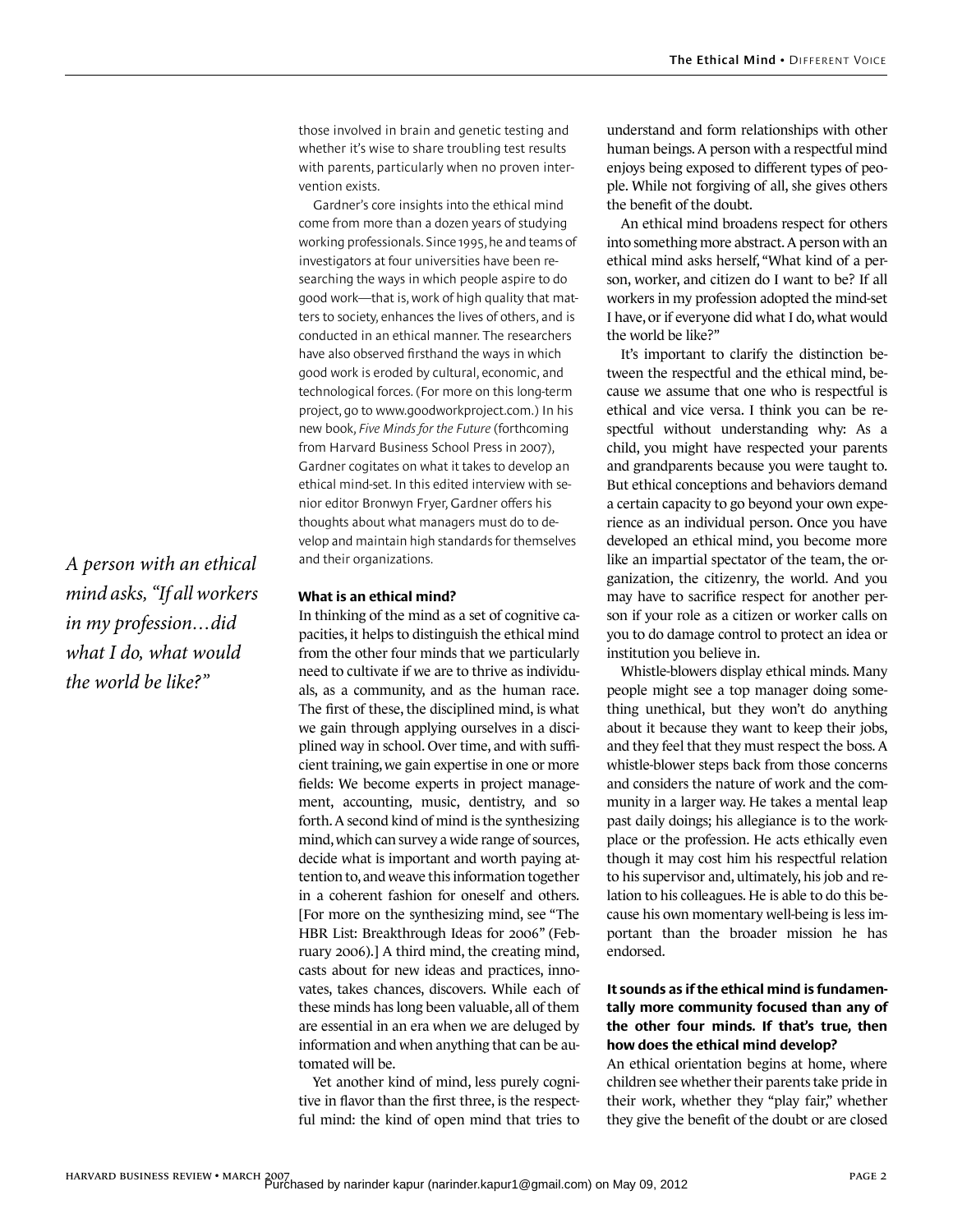minded, and so on. Children absorb their parents' religious and political values. As children get older, their peers have an enormous effect, especially in America. Just as influential is the behavior of the surrounding community toward its citizens. Are young and old people cared for? Beyond the necessary services, are there cultural and social events to learn from and participate in? Do parents take part in these "gluing" activities and expect their children to do the same?

My favorite example of an ethical community is a small city called Reggio Emilia in northern Italy. Aside from providing high-quality services and cultural benefits to its citizens, the city provides excellent infant and toddler centers and preschools. Children feel cared for by the community. So when they grow up, they return this regard by caring for others. They become good workers and good citizens. The tone has already been set at such a high level that one rarely encounters compromised—that is, qualitatively or ethically sullied—work. And in such cases, the ethical action taken by the community is to ostracize the compromised worker (in effect, if not by law) so he does not undermine community mores. This stance works as long as everyone sees that everyone wins.

#### **What gets in the way of the ethical mind?**

Sadly, even if you grow up with a strong ethical sense, the bad behavior of others can undermine it. A study conducted by Duke University recently found that 56% of students in the United States pursuing a master's degree in business administration admit to cheating—the highest rate of cheating among graduate student groups. If you are a very ambitious MBA student and the people around you are cheating on their exams, you may assume that cheating is the price of success, or maybe you do it because "everyone does it." You might even come to think of ethical behavior as a luxury. A study we published in 2004 found that although young professionals declared an understanding of and a desire to do good work, they felt that they had to succeed by whatever means. When they had made their mark, they told us, they would *then* become exemplary workers.

As young people go into business today, the temptation to skirt ethics is mounting. We live in a time of intense pressure on individuals and organizations to cut corners, pursue their own interests, and forget about the effect of their behavior on others. Additionally, many businesspeople have internalized Milton Friedman's belief that if we let people pursue their interests and allow the processes of the marketplace to operate freely, positive moral and ethical consequences will magically follow. I am not one to question the power and benefits of the marketplace in any absolute sense. But markets are amoral; the line between shading earnings and committing outright fraud is not always clear. The chief rabbi of the United Kingdom, Jonathan Sacks, said it well: "When everything that matters can be bought and sold, when commitments can be broken because they are no longer to our advantage, when shopping becomes salvation and advertising slogans become our litany, when our worth is measured by how much we earn and spend, then the market is destroying the very virtues on which in the long run it depends." Confidence in business is undermined; individuals distrust one another. Reggio Emilia seems light-years away.

#### **Do you think it's more difficult for businesspeople to adhere to an ethical mind than it is for other professionals?**

Yes, because strictly speaking, business is not nor has it ever been—a profession. Professions develop over long periods of time and gradually establish a set of control mechanisms and sanctions for those who violate the code. True professionals, from doctors and lawyers to engineers and architects, undergo extensive training and earn a license. If they do not act according to recognized standards, they can be expelled from their professional guild. In addition, mentoring is an understood component of regulated professions: A medical intern works with head residents or senior physicians who serve, in part, as ethical guides. But business lacks this model; you don't need a license to practice. The only requirements are to make money and not run afoul of the law. Even if you start out with high personal ethical standards, it's easy to wander off the proper path, because professional standards are a vocational option, not part of the territory. Certainly, there are businesspeople who act professionally, who feel obligated to serve their customers and employees and communities. Businesses can also voluntarily take on corporate social responsibility. But there are no penalties if they elect not to. And some economists argue that it is illegitimate for businesses to direct profits toward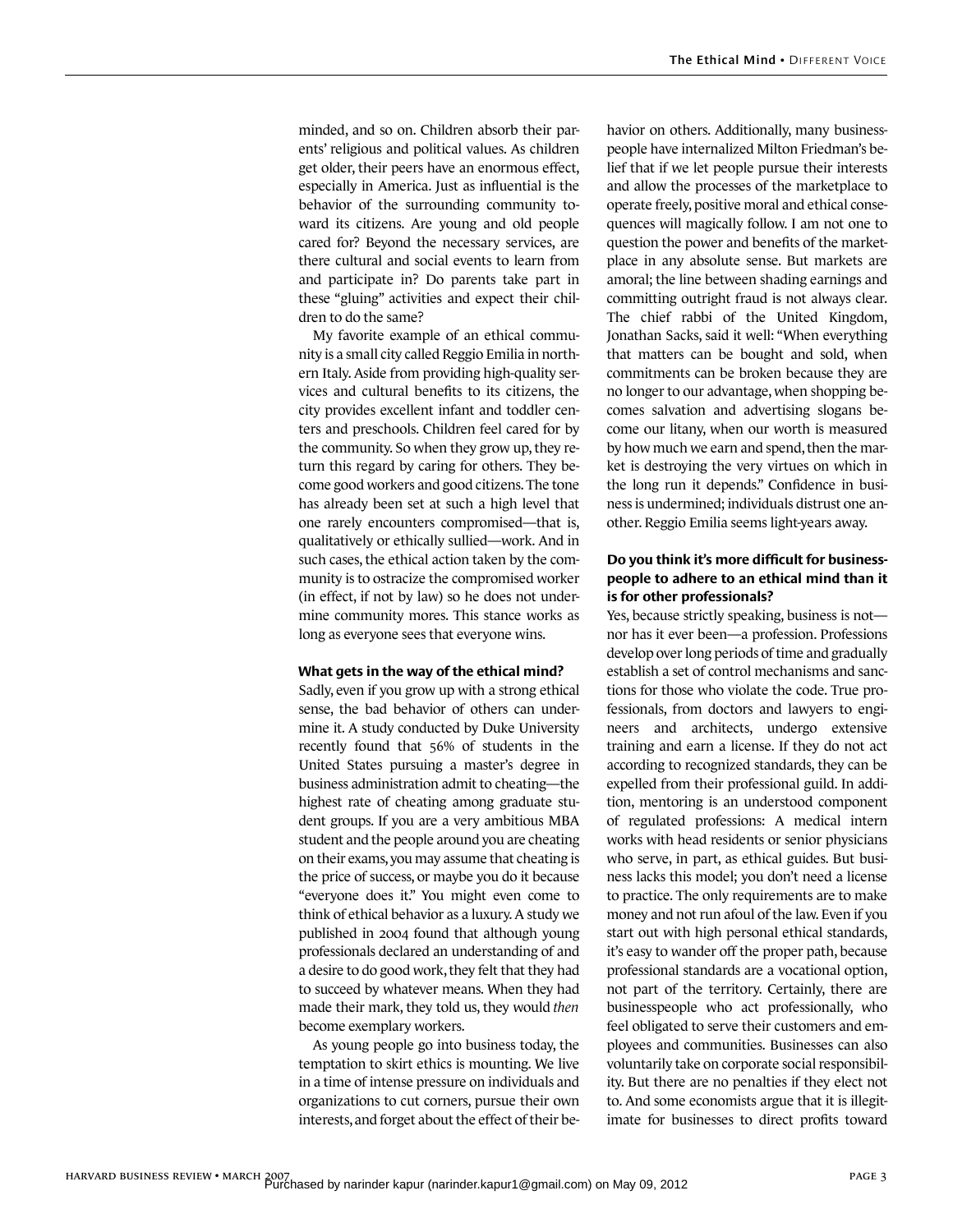anything other than shareholders.

#### **Would you say that compromised work is catching—in the same way that the emotional state of a leader affects others, as Daniel Goleman has observed?**

Employees certainly listen to what their leaders say, and they watch what their leaders and colleagues do even more carefully. Employees feel psychologically emboldened or pressured to emulate the bad behavior they see in leaders and others who "get away with it." Alternatively, leaders who model ethical behavior, especially in spite of the temptations of the market, inspire employees to do likewise and thus win for their firms in the long run. Though hoary, the example of CEO James Burke of Johnson & Johnson is still useful. When Burke immediately recalled all Tylenol products during the scare in the 1980s, he exemplified what it is to be ethical in the face of odds. In the end, his company benefited: Twenty-five years later, Johnson & Johnson is rated in the top spot for corporate reputation among large companies.

It matters enormously whether the various interest groups with a stake in the work are in harmony or in conflict and whether the particular role models are confident about the hats they are wearing. When everyone is focused on the same thing, it's easier to do good work. For example, in the late 1990s, our studies found that geneticists in the United States had a relatively easy time pursuing good work because everyone was focused on the same ends of better health and longer life. We found that journalists had a harder time pursuing good work because their desire to report objectively on the most important events clashed with the public's desire for sensationalism and the pressure from publishers to generate advertising dollars and avoid controversy.

#### **Then the real test of an individual's—or a company's—ethical fiber is what happens when there are potent pressures. How does one stand up to those pressures?**

Well, if you are a leader, the best way for you to retain an ethical compass is to believe doing so is essential for the good of your organization. What are you trying to achieve? What are your goals, in the broad sense of doing good in the world? Once you understand these factors, you must state your beliefs unwaveringly from the first and tie rewards and sanctions to their realization.

When everything is going swimmingly, it is easier to hold yourself and others to high standards—the costs are not evident. But when circumstances are tempting you to drop your standards, you have to practice rigorous selfhonesty. Being ethical really means not fooling yourself or others. I recommend that you look in the mirror from time to time, without squinting, and ask yourself if you are proceeding in ways you approve of. The questions to pose are "Am I being a good worker? And if not, what can I do to become one?"

I also believe that individuals increase their chances of carrying out good work when they make the time and take the opportunity to reflect on their broadly formulated mission and determine whether they are progressing toward its realization. There's a great story—possibly apocryphal—about James Bryant Conant, the former president of Harvard. When he was offered the presidency, he said, "I'm happy to take it, but I can't come to work on Wednesdays, because I have to go to Washington." The hiring committee agreed to this condition. In fact, Conant didn't go to Washington on Wednesdays; he just took the time to be quiet and read. He felt he needed a day each week to be alone with his thoughts. All executives ought to be able to step back and reflect and think about the nature of their work, develop new work projects, or solve work problems.

Another way to keep yourself on the ethical path is to undergo what I call "positive periodic inoculations." These happen when you meet individuals or have experiences that force you to examine what you're doing or to set a good example for others. A businessperson might be inoculated by the model of Aaron Feuerstein, the owner of Malden Mills, who kept paying his workers even after the mills burned down. Feuerstein's action might inspire a leader to do something beneficial for employees, like give them an opportunity to acquire a desired skill. Another kind of inoculation—call it an "antiviral" one—allows you to draw object lessons from instances of compromised work. When Arthur Andersen went bankrupt following the Enron scandal, for example, auditors at other firms took a hard look at their own practices.

#### **But we're all subject to self-delusion. Certainly, one needs a more objective gauge than oneself.**

Yes, and that's why it's important that other

*In business, it's easy to wander off the proper path, because professional standards are a vocational option, not part of the territory.*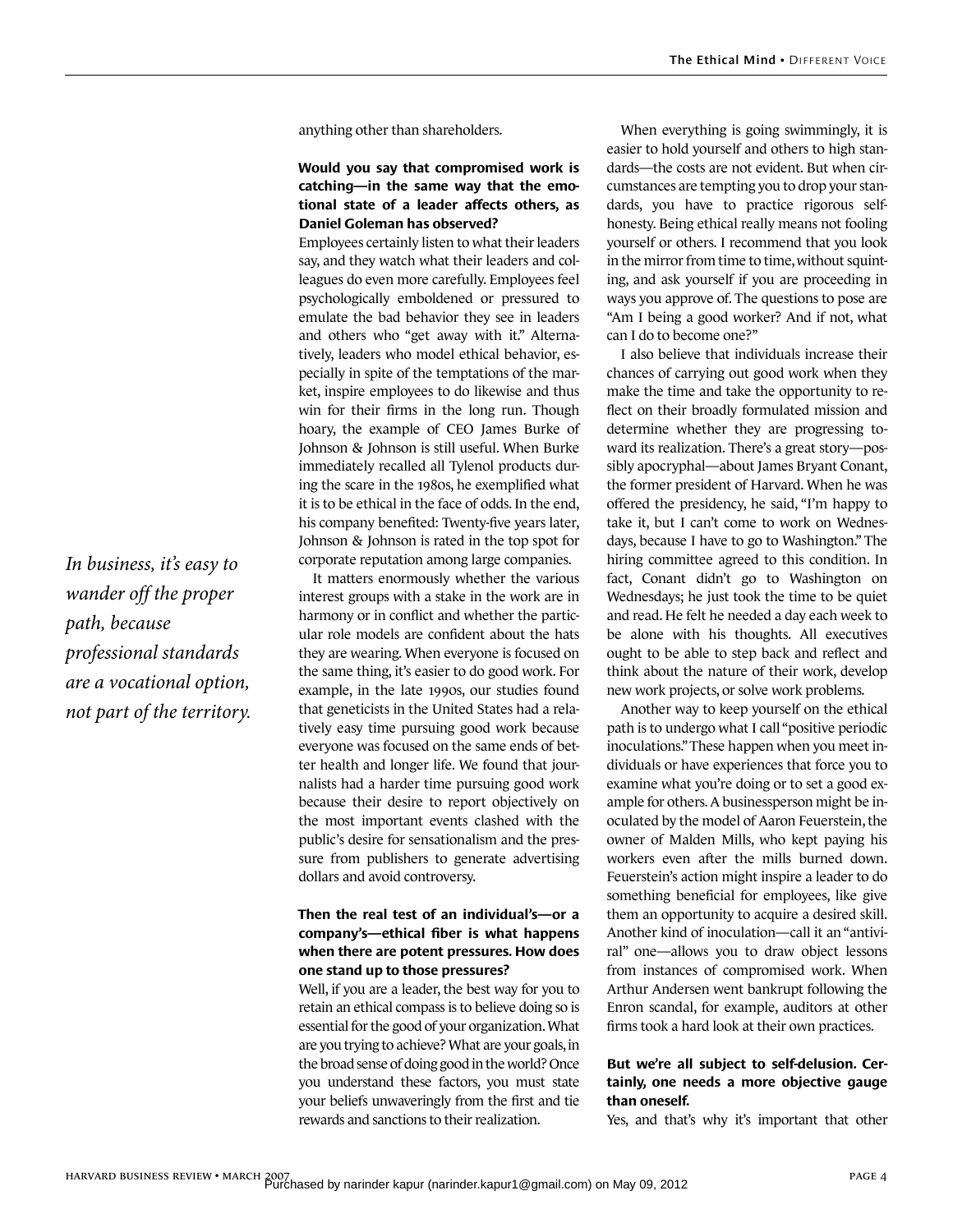knowledgeable and candid individuals be consulted. Two worthy consultants could be your own mother—"If she knew everything I was doing, what would she think?"—and the press. Michael Hackworth, the cofounder and chairman of Cirrus Logic, uses this personal temperature gauge: He insists that he will not do something that would embarrass him if it were printed in the morning paper. Even if the stock drops temporarily, he knows that his honesty with the mirror builds his credibility in the long run.

Ideally, business leaders ought to have three types of counselors who are prepared to speak truth to their power. First, they need a trusted adviser within the organization. Second, they need the counsel of someone completely outside the organization, preferably an old friend who is a peer. Third, they need a genuinely independent board. If you actually listen to these three sources of information and act on the basis of what they say, then you cannot go too far wrong. George W. Bush is an example of a leader who has lacked—or at least disregarded—this kind of frank feedback. Franklin D. Roosevelt sought it regularly and was a far more effective president.

#### **In hiring or promotion, are there ways companies can sort the wheat from the chaff?**

It would be much wiser to admit people to business school who would never consider cheating—and there are some people like that than to hope that at age 30, when they're on the make, slippery characters can suddenly be converted into responsible paragons. That said, there is no substitute for detailed, textured, confidential oral recommendations from individuals who know the candidates well and will be honest. I don't particularly trust written letters or the results of psychological tests. A single interview is not much help, either. A colleague of mine says "It takes ten lunches," and I think there is truth in that.

I might also ask a young person about mentors. Our studies found that, across the board, many young professionals lack deep mentoring from individuals in authoritative positions. This was in contrast to veteran professionals, who spoke about important mentors and role models. So I might ask, "Who influenced you in cultivating a particular moral climate, and why?" The influence of antimentors—potential role models who had been unkind to their employees or who had shown behavior that

others would not want to emulate—and a lack of mentors is something that we underestimated in our studies. Negative role models may be more powerful than is usually acknowledged. Of course, one has to listen carefully to which traits are considered to be positive and which ones are critiqued. Sometimes the responses are surprising.

#### **What if you are in a position to speak truth to power? How do you gird yourself for that task?**

With the assumption of authority and maturity comes the obligation to monitor what our peers are doing and, when necessary, to call them to account. As the seventeenth-century French playwright Jean-Baptiste Molière declared, "It is not only for what we do that we are held responsible but for what we do not do."

It is not easy to confront offending individuals. But it is essential if you want to have an effective organization, be it a family or a *Fortune* 500 company. Two factors make it easier. First, you need a firm belief that what you are doing is right for the organization. Second, you don't wait for egregious behavior. As soon as you—or others—see warning signs, you confront them, not in an accusatory fashion but in a fact-finding mode. If a person has been warned or counseled, it is much easier to take action the next time a wrong is identified.

As for confronting superiors, if that is impossible, you are not in the right organization. Of course, it is helpful to consult with others, to make sure that your perceptions are not aberrant. But if you are not prepared to resign or be fired for what you believe in, then you are not a worker, let alone a professional. You are a slave. Happily, in the United States, at least, most people have some options about where they work.

In the end, you need to decide which side you're on. There are so many ways in which the world could spiral either up toward health and a decent life for all or down into poverty, disease, ecological disaster—even nuclear warfare. If you are in a position to help tip the balance, you owe it to yourself, to your progeny, to your employees, to your community, and to the planet to do the right thing.

#### Reprint [R0703B](http://harvardbusinessonline.hbsp.harvard.edu/relay.jhtml?name=itemdetail&referral=4320&id=R0703B)

To order, see the next page or call 800-988-0886 or 617-783-7500 or go to [www.hbrreprints.org](http://www.hbrreprints.org)

*If you are not prepared to resign or be fired for what you believe in, then you are not a worker, let alone a professional. You are a slave.*